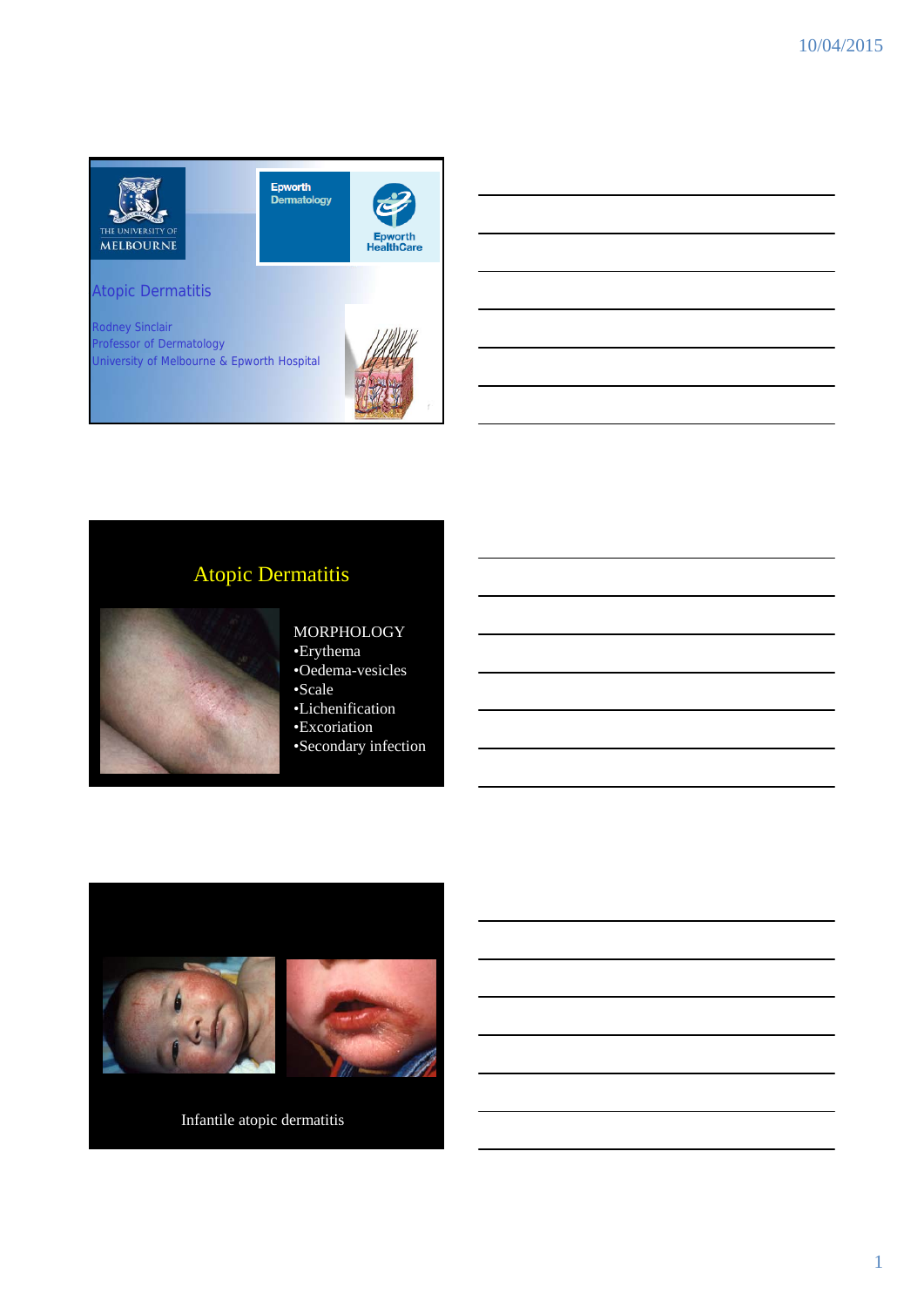

### Atopic dermatitis

Hand and foot atopic dermatitis

#### RCT's:

- demonstrate effectiveness and safety of corticosteroids for short term use. Little information on long term use or effect on natural history
- show no added benefit of routinely adding antimicrobial agent to topical steroid
- Adding emollient to topical steroid more effective than topical steroid alone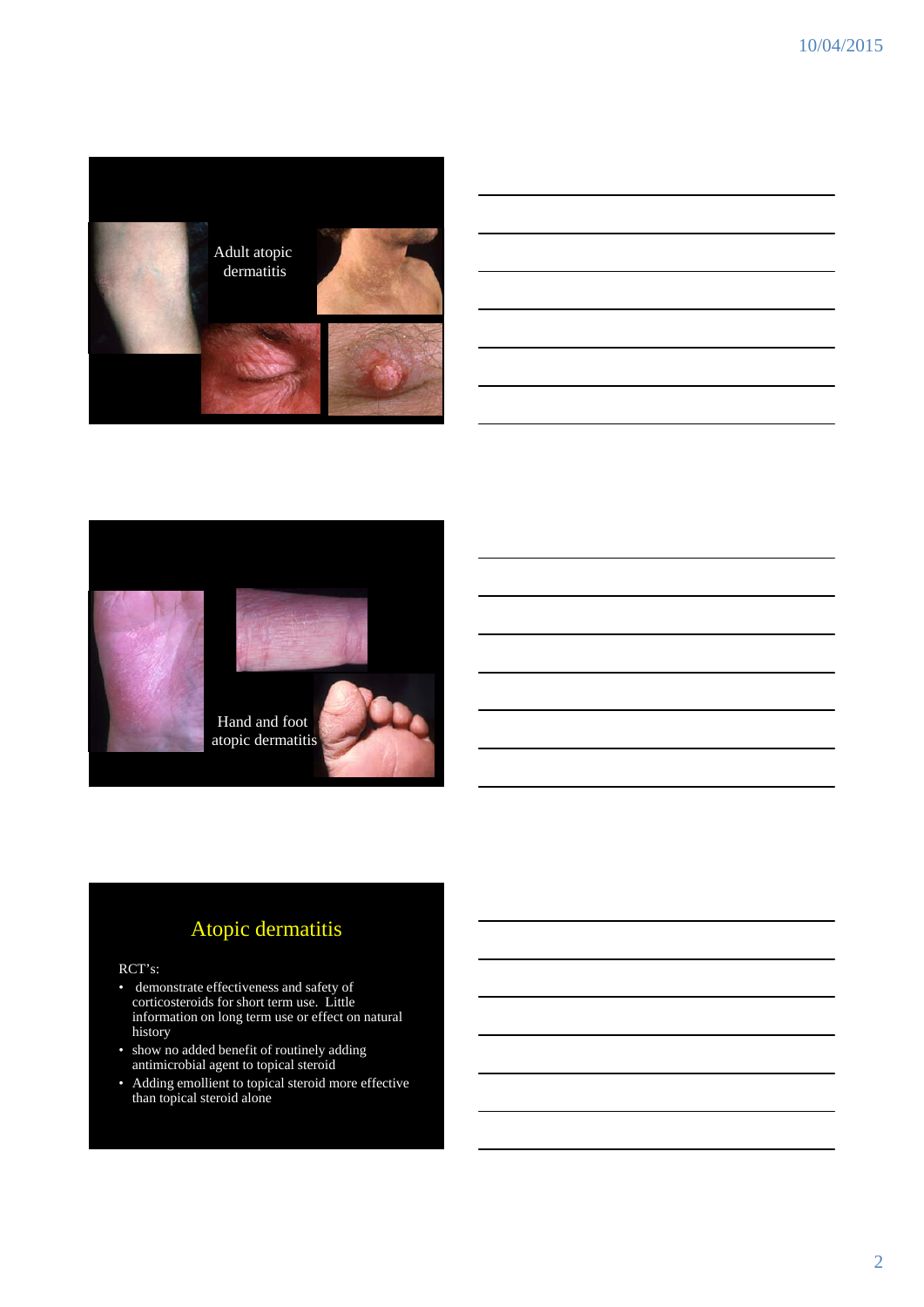### Atopic dermatitis

#### RCT's:

- Insufficient evidence on effects of wet wraps
- Insufficient evidence that dietary manipulation in adults or children reduces symptom severity
- Limited evidence that reducing house dust mite reduces severity of symptoms in people with positive RAST to dust mite, but only if very low levels are achieved. Bedding covers were found to be the most effective method of control.

### Atopic dermatitis

#### RCT's:

- no evidence that prolonged breast feeding or maternal dietary manipulation during lactation protective
- No evidence that avoidance of animals, detergents containing enzymes, all washing detergents beneficial
- No evidence about effects of vaccination on atopic dermatitis severity (one observational study showed transient mild urticaria and fever in 2 /134 atopic children)
- Roughness of clothing textiles more important factor than type of fabric e.g.. cotton or polyester

### My tips for recalcitrant cases

- Environment
	- Heat
	- Long hot showers and soap
- Compliance and Adherance • Apply liberally, not sparingly
- Secondary infection
	- Bacterial BLEACH BATHS
	- Viral
	- Scabies
- I very rarely initiate allergy testing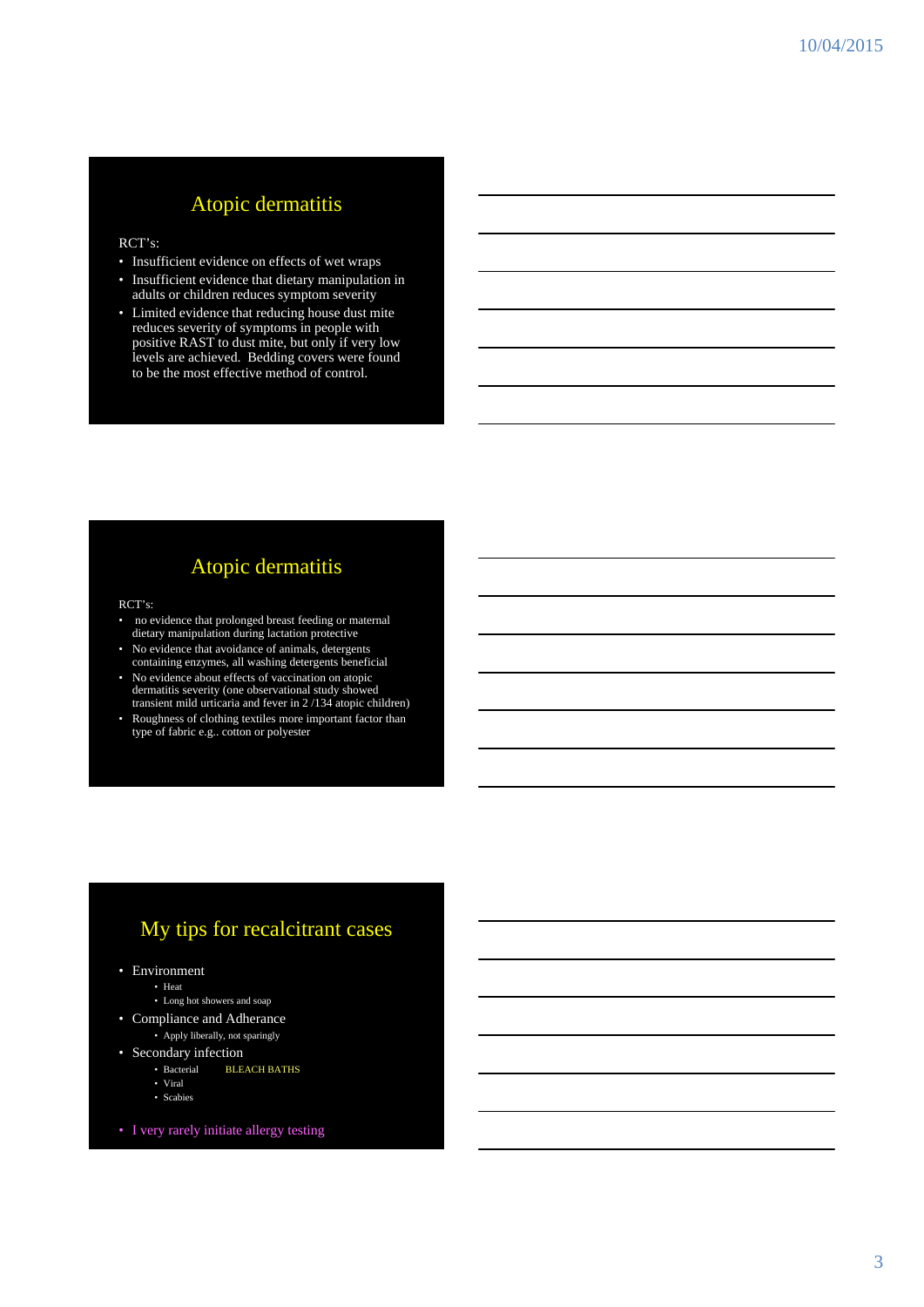

| <u> 1989 - Johann Harry Harry Harry Harry Harry Harry Harry Harry Harry Harry Harry Harry Harry Harry Harry Harry</u> |  |  |
|-----------------------------------------------------------------------------------------------------------------------|--|--|
|                                                                                                                       |  |  |
|                                                                                                                       |  |  |
|                                                                                                                       |  |  |





Hit it hard with potent topical steroid and hope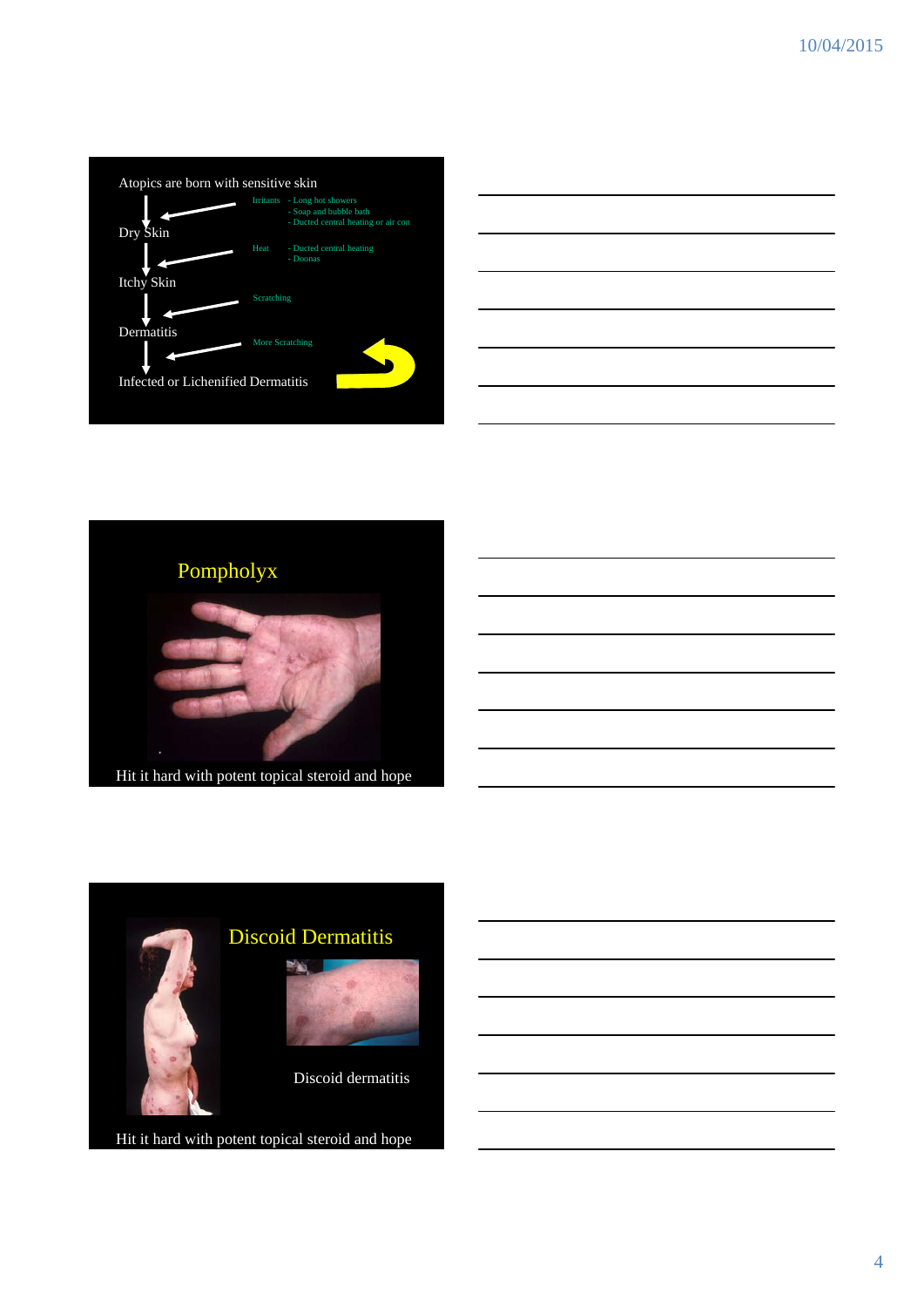# Stasis Dermatitis



- •Address the stasis
- •Address any infection
- •Beware sensitization
- •Topical steroid do not delay ulcer healing and may even hasten re-epithelialization



Hit it hard with emollient and mod potency steroid oint.



lip licking Nappy rash